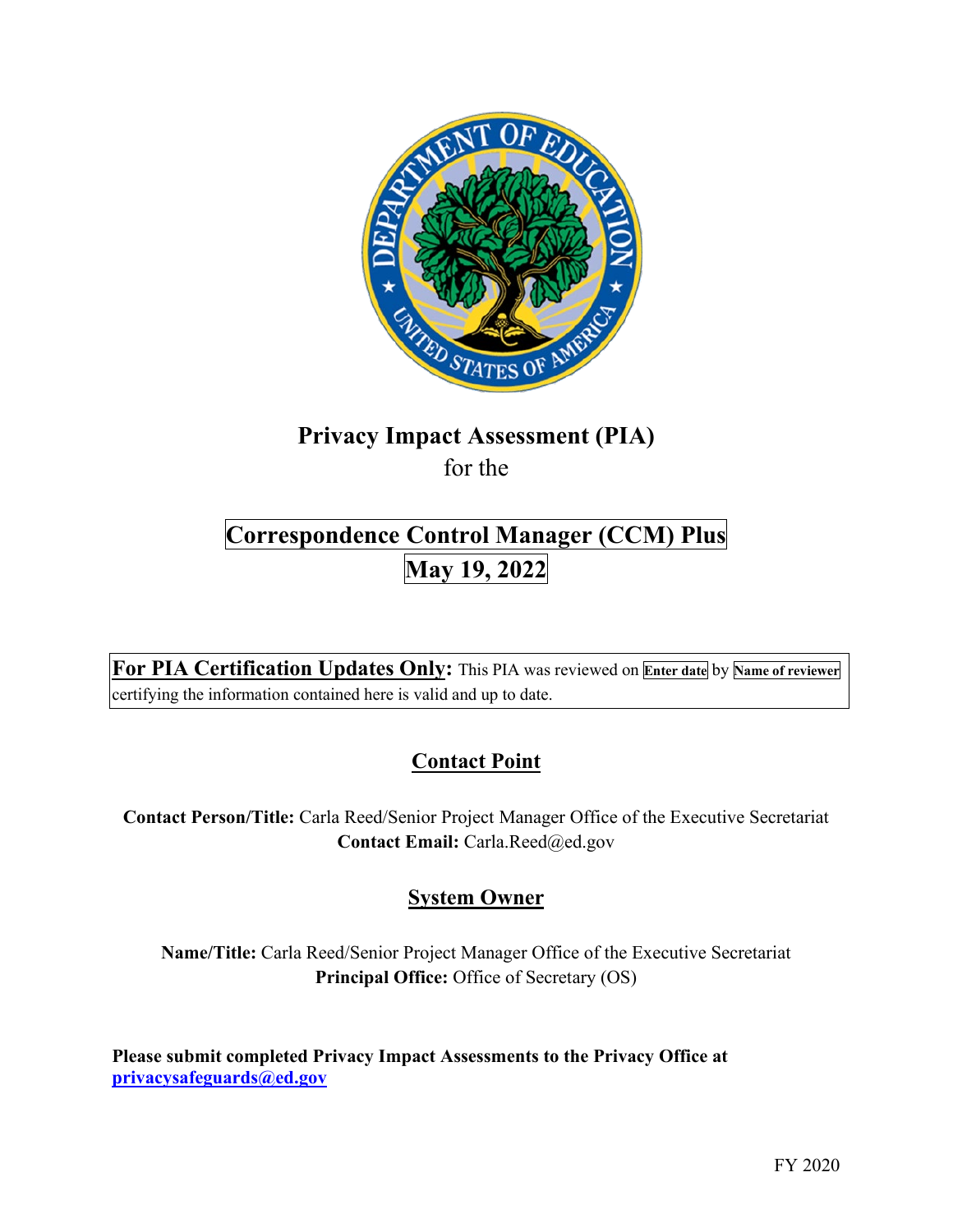*Please complete this Privacy Impact Assessment (PIA) on how personally identifiable information (PII) is collected, stored, protected, shared, and managed electronically by your system. You may wish to consult with your ISSO in completing this document. If a question does not apply to your system, please answer with N/A.* 

#### **1. Introduction**

**1.1.** Describe the system including the name, acronym, and a brief description of the program or purpose for the system.

Correspondence Control Manager Plus (CCM) is a commercial off-the-shelf software that tracks incoming and outgoing correspondence and other internal documents. CCM processes correspondence from the White House, Congress, and the public to the U.S. Department of Education (Department), including requests for status of complaints, stakeholders' concerns about policy changes, and invitations. Other internal documents tracked by CCM include: decision, information, policy, and hiring memoranda; personnel actions<sup>1</sup>; Department enforcement actions; and books/gifts sent to the Secretary. Incoming correspondence generally comes from emails sent to the Department, but a small number of physical mail are also received. White House and Congressional correspondence are sent to a specific ED.gov email address. For the general public, contact information is located on the "Contact Us" webpage on ED.gov.

 Majority of the correspondence is received through email. The remainder of Incoming original source documents are stored in a database accessed via a website. correspondence is received through physical mail. Specific details about the incoming letter or internal document(s) are captured in the database such as the writer's name and address, the date of the incoming email/letter, the subject, the priority level, who should sign the document or a response, and other such items. Staff may then track the status of documents, noting to whom they have been assigned and when they have been completed, and easily retrieve scanned copies of incoming and outgoing letters.

**1.2.** Describe the purpose for which the personally identifiable information (PII)<sup>2</sup> is collected, used, maintained or shared.

 Deputy Secretary, Senior Officers, or other officials of the Department for whom the This system contains records about individuals who correspond with the Secretary, Department controls responses. The purpose for collecting PII in CCM Plus is to account for the correspondence received by the Department. The information received is that which the sender chooses to include in the communication, but typically includes PII

pay changes, changes to position numbers, etc.  $1$  Personnel actions include awards, retirements, separations, conversions, position changes, reassignments, details,

place of birth, mother's maiden name, etc. OMB Circular A-130, page 33  $2$  The term "personally identifiable information" refers to information which can be used to distinguish or trace an individual's identity, such as their name, social security number, biometric records, etc. alone, or when combined with other personal or identifying information which is linked or linkable to a specific individual, such as date and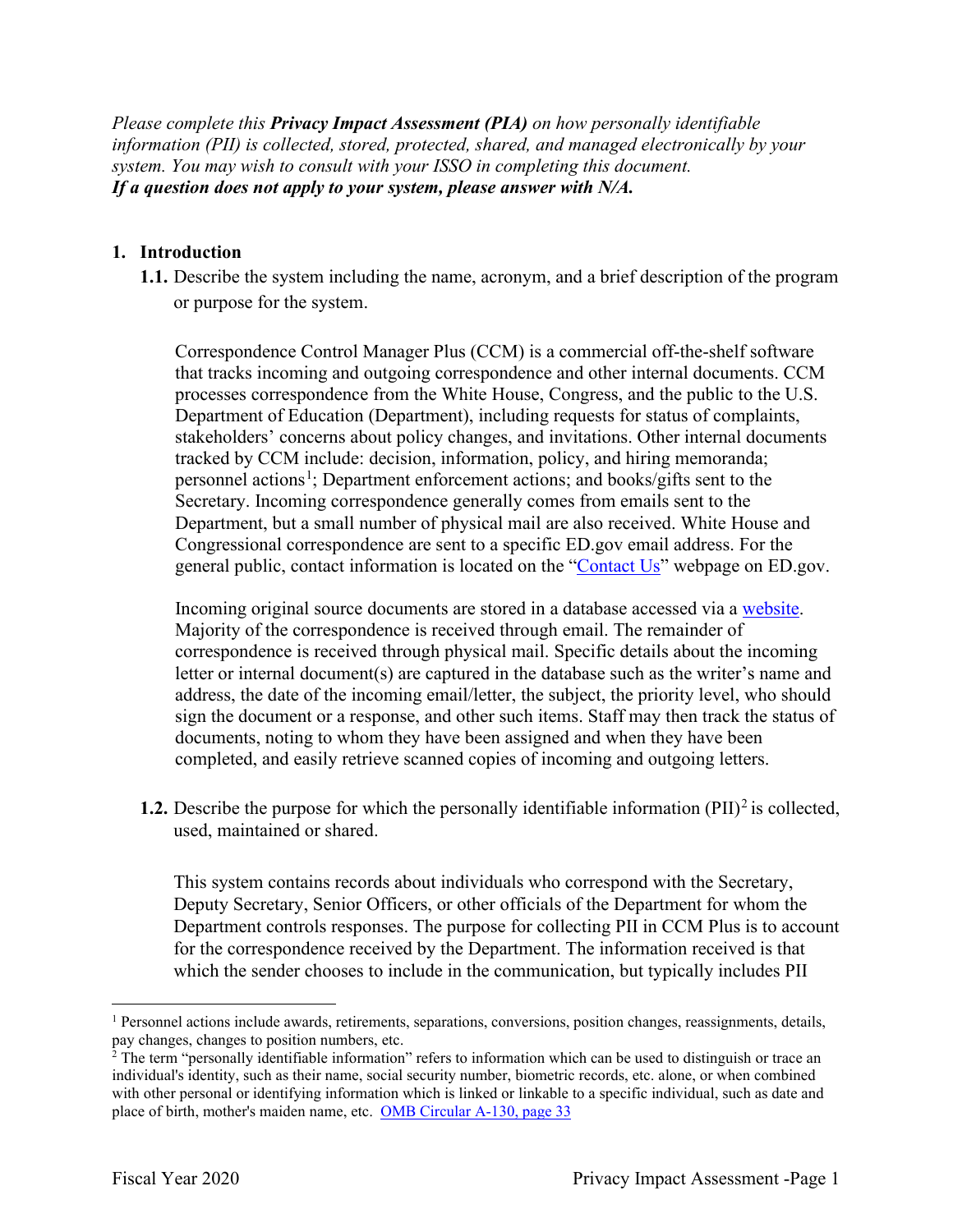that is relevant for the topic/issue at hand.

**1.3.** Is this a new system, or one that is currently in operation?

#### Currently Operating System

**1.4.** Is this PIA new, or is it updating a previous version?

#### Updated PIA

The PIA is being updated as part of the required biennial review.

**1.5.** Is the system operated by the agency or by a contractor?

#### Agency

- **1.5.1.** If the system is operated by a contractor, does the contract or other acquisitionrelated documents include privacy requirements?
	- $\overline{M}$  N/A

Click here to select.

#### **2. Legal Authorities and Other Requirements**  *If you are unsure of your legal authority, please contact your program attorney.*

**2.1.** What specific legal authorities and/or agreements permit and regulate the collection and use of data by the system? Please include name and citation of the authority.

CCM is authorized by Title 5 – Government Organization and Employees, Section 301, Departmental regulations (5 U.S.C. 301).

#### **SORN**

such as a Social Security Number or other identification?<br>Ves **2.2.** Is the information in this system retrieved by an individual's name or personal identifier

Information may be retrieved by number, author, organization, subject, and due date.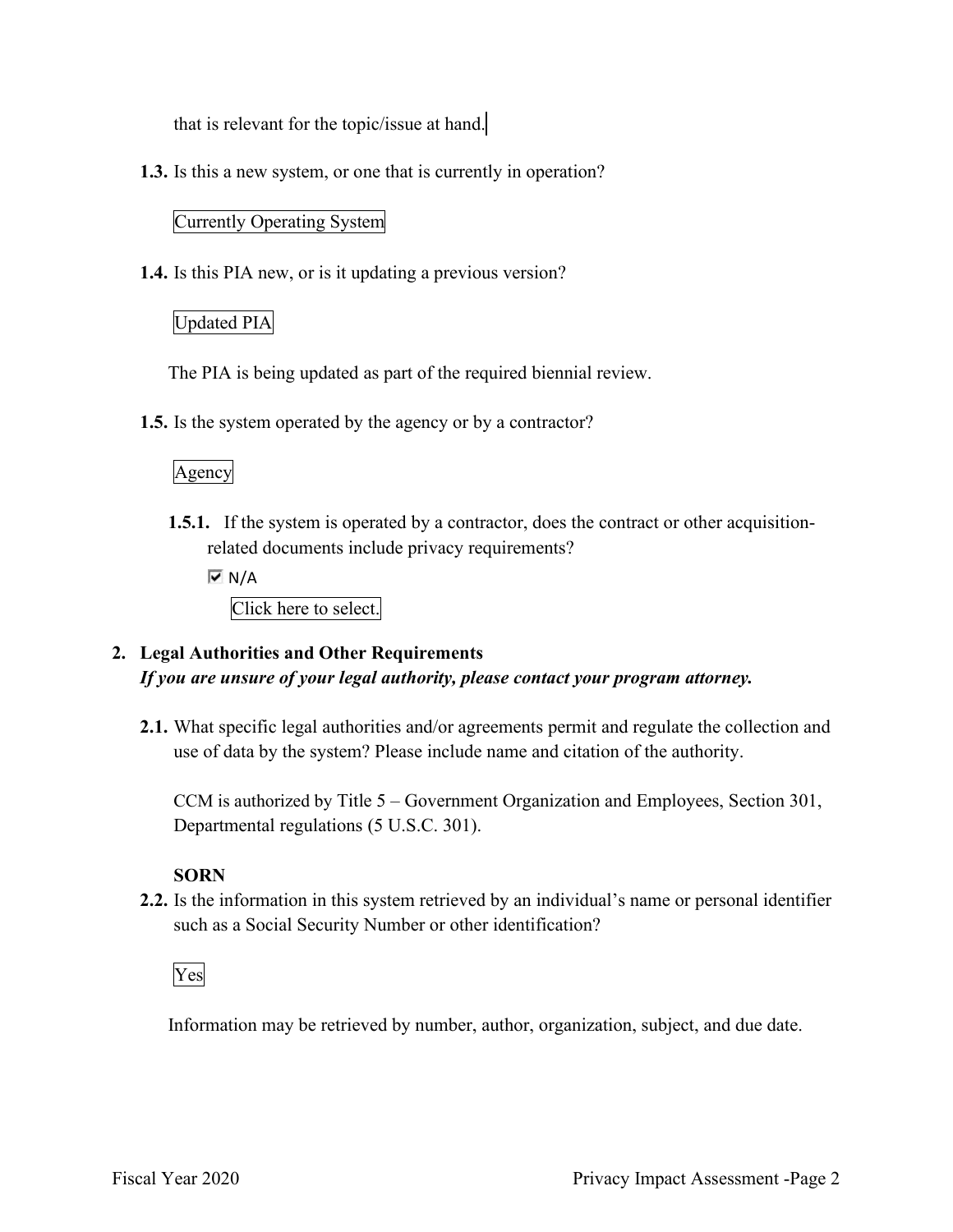**2.2.1.** If the above answer is **YES,** this system will need to be covered by Privacy Act System of Records Notice(s)  $(SORN(s))$ .<sup>3</sup> Please provide the SORN name, number, Federal Register citation and link, or indicate that a SORN is in progress.  $\Box N/A$ 

Communications Control System" (18-01-01), 83 FR 18544, was published in the The Secretary's Communication Control System SORN, entitled the "Secretary's Federal Register on April 27, 2018.

 **2.2.2.** If the above answer is **NO**, explain why a SORN was not necessary. For Department, etc. example, the information is not retrieved by an identifier, the information is not maintained in a system of records, or the information is not maintained by the

 $\overline{M}$  N/A

#### **Records Management**

**If you do not know your records schedule, please consult with your records liaison or send an email to [RMHelp@ed.gov](mailto:RMHelp@ed.gov)** 

 **2.3.** What is the records retention schedule approved by National Archives and Records Administration (NARA) for the records contained in this system? Please provide all relevant NARA schedule numbers and disposition instructions.

The records disposition schedule is <u>ED 062: Significant Correspondence</u>. Disposition: Permanent. Transfer nonelectronic records to the National Archives 10 years after cutoff. Transfer electronic records to the National Archives every 5 years, with any related documentation and external finding aids, as specified in 36 CFR 1228.270 or standards applicable at the time.

The records schedule number is N1-441-08-19.

- **2.4.** Is the PII contained in this system disposed of appropriately, and in accordance with the timelines in the records disposition schedule?
	- Yes

access and correct any PII maintained by ED. https://connected.ed.gov/om/Documents/SORN-Process.pdf<br>Fiscal Year 2020 Privacy Impact Assessment -Page 3 <sup>3</sup> A System of Records Notice (SORN) is a formal notice to the public that identifies the purpose for which PII is collected, from whom and what type of PII is collected, how the PII is shared externally (routine uses), and how to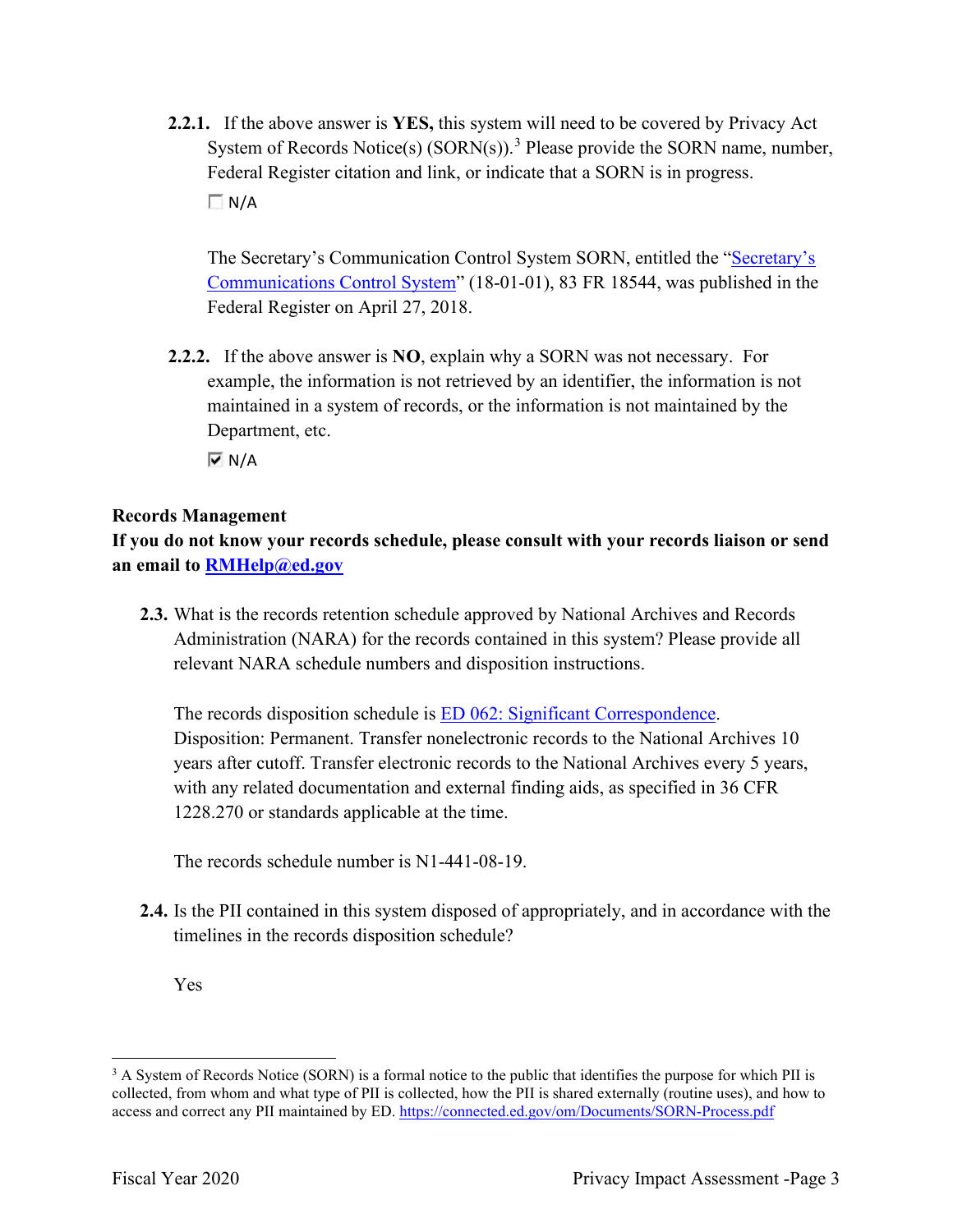#### **3. Characterization and Use of Information**

#### **Collection**

**3.1.** List the specific PII elements (e.g., name, email, address, phone number, date of birth, Social Security, etc.) that the system collects, uses, disseminates, or maintains.

The PII elements that are stored in the system are the sender's name, address, email address, and short summary of the communication. Correspondence received from the public and other sources may include other types of PII, including Social Security number (SSN), date of birth, place of birth, home address, home phone number, financial information, and medical information.

stated in Question 1.2?<br>Yes **3.2.** Does the system collect only the minimum amount required to achieve the purpose

 correspondence from the public. Contact information, such as the individual's name, CCM collects only the minimum information necessary in order to respond to any email address is used to communicate with the individual or entity. Individuals voluntarily provide information when they contact the Department.

**3.3.** What are the sources of PII collected (e.g., individual, school, another agency, commercial sources, etc.)?

PII is collected directly from the individuals/entities (e.g., school administrators, parents, students, advocacy groups, and any other member of the public) who send in the correspondence. PII is also collected from inquiries from the White House, or internal within the Department (e.g., Office of Legislation and Congressional Affairs).

**3.4.** How is the PII collected from the stated sources listed in Question 3.3 (e.g., paper form, web page, database, etc.)?

 a physical letter, it is scanned and is placed in the system as a non-searchable PDF file. If Correspondences are received either by email or physical mail. If the correspondence is the correspondence is an e-mail, it will also be saved as a non-searchable PDF file and stored in the system.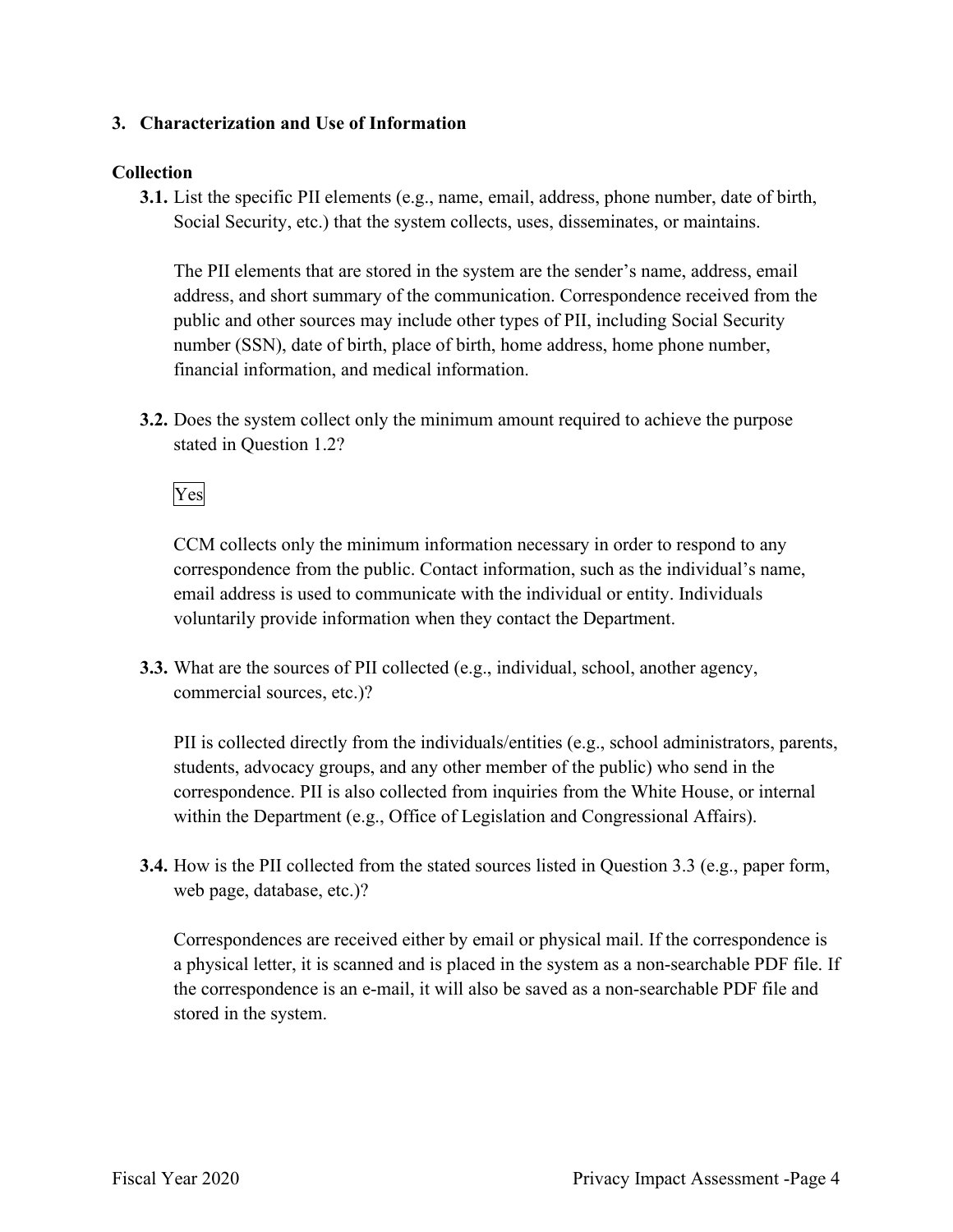**3.5.** How is the PII validated or confirmed to ensure the integrity of the information collected?4 Is there a frequency at which there are continuous checks to ensure the PII remains valid and accurate?

Individuals voluntarily provide information when they contact the Department. Validation relies on the individual providing correct contact information for the Department to respond to them.

**Use** 

**3.6.** Describe how the PII is used to achieve the purpose stated in Question 1.2 above.

The information is used to track, manage, and account for the correspondence received by the Department, including individual concerns and complaints regarding programs administered by the Department. Additionally, reports of pending letters and reports on average response times are generated internally using this data so that the Office of the Secretary can ensure that responses are handled in a timely manner.

prior to deployment or for training employees?<br>No **3.7.** Is the system using PII for testing/researching new applications or information systems

**3.7.1.** If the above answer is **YES,** what controls are in place to minimize the risk and protect the data?

 $\overline{M}$  N/A

#### **Social Security Numbers**

*It is the Department's Policy that, in order to collect Social Security Numbers, the System Owner must state the collection is: 1) authorized by law, 2) necessary for an agency purpose, and 3) there is no reasonable alternative.* 

 **3.8.** Does the system collect Social Security Numbers? Note that if the system maintains Social Security Numbers but does not explicitly collect them, answer 3.8.1 to address the purpose for maintaining them.

Yes

and communication with the individual whose information it is. 4 Examples include restricted form filling, account verification, editing and validating information as it's collected, and communication with the individual whose information it is.<br>Fiscal Year 2020 Privacy Impact Assessment -Page 5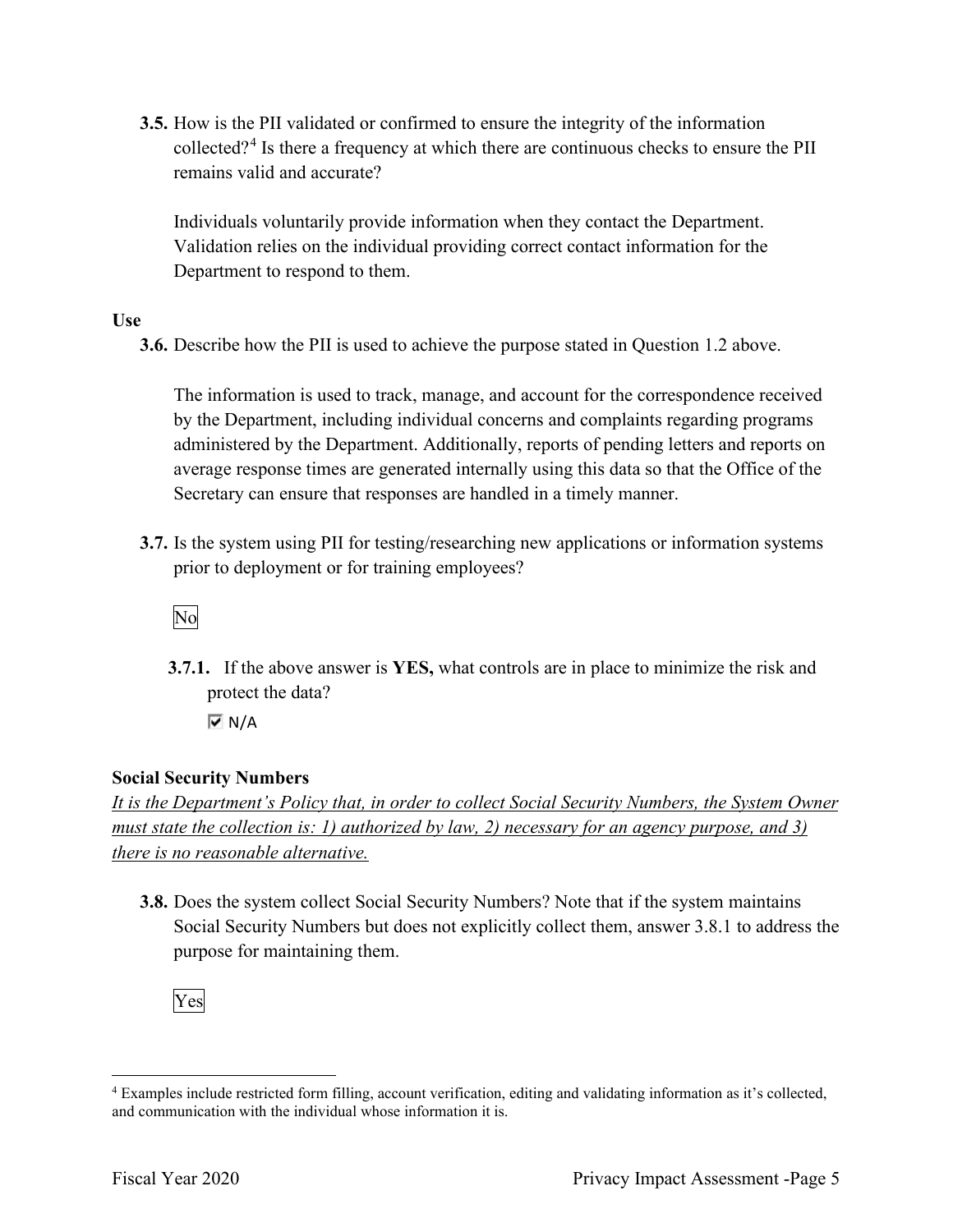- **3.8.1.** If the above answer is **YES**, explain the purpose for its collection, and how the SSN will be used.
	- $\Box$  N/A

If an individual or entity chooses to include an SSN in the communication, it will be retained on the scanned document. The SSN however, would not be entered into the database. The SSN would not be searchable as a separate data item, nor would the database indicate whether the SSN was included in the communication.

 **3.8.2.** Specify any alternatives considered in the collection of SSNs and why the alternatives were not selected.

 $\overline{M}$  N/A

#### **4. Notice**

 its collection (e.g., direct notice, such as a Privacy Act Statement (if applicable) or public notice, such as a SORN, PIA,)? If notice is not provided, explain why not. **4.1.** How does the system provide individuals with notice about the collection of PII prior to

Individuals or entities voluntarily provide information when they contact the Department. Notice of how their information is handled once submitted to the Department is provided through the publication of this PIA and the SORN referenced in 2.2.1.

- **4.2.** Provide the text of the notice or the link to the webpage where the notice is posted if notice is provided other than by SORN or PIA.  $\overline{M}$  N/A
- **4.3.** What opportunities are available for individuals to consent to uses (including new uses of previously collected PII), decline to provide PII, or opt out of the project?

 Individuals or entities voluntarily provide information when they contact the Department. They may decline to provide PII but choosing to do so will hinder the Department's ability to respond to their correspondence. Individuals or entities who submit any correspondence with the Department consent to how the information is tracked, managed, and accounted for within CCM in order to respond to the correspondence.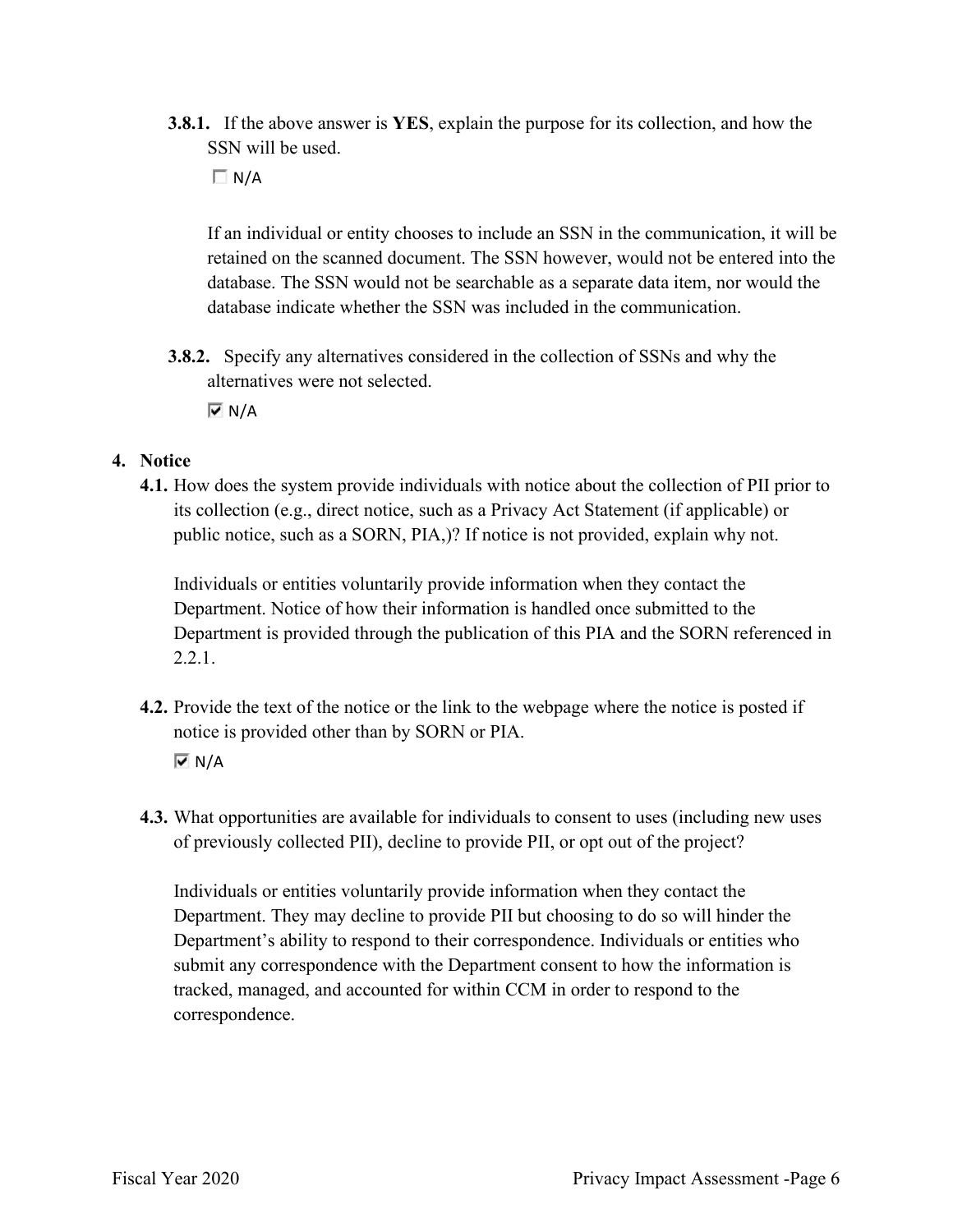are aware of and can consent to, where feasible, these changes? **4.4.** Is the notice referenced in Question 4.1 reviewed and revised when there are changes in the practice, policy, or activities that affect the PII and privacy to ensure that individuals

Yes

#### **5. Information Sharing and Disclosures**

#### **Internal**

 **5.1.** Will PII be shared internally with other ED principal offices? If the answer is **NO**, please skip to Question 5.4.

Yes

**5.2.** What PII will be shared and with whom?

 $\Box$  N/A

The PII shared with other Department principal offices<sup>5</sup> are name, address, email address and phone number (A phone number is typically not shared but if it is in correspondence document, then it is shared). The PII is shared with internal Department staff who have restricted access to CCM for their principal office's records. The PII is only shared with the intended principal office's staff that have job functions that require them to access correspondences.

 organizations? **5.3.** What is the purpose for sharing the specified PII with the specified internal

 $\Box$  N/A

The purpose of sharing the PII with internal principal offices is so they can prepare or review responses to the correspondence. Reports are generated from the database in order to be used by the program office staff and their managers to view and track information about correspondences that have been assigned to their specific office. These reports typically include the name, email address, and phone number (if provided)

<sup>5</sup> There are 17 principal offices that utilize CCM Plus for Correspondence: Office of Secretary (OS), Office of the Under Secretary (OUS), White House Initiative on Historically Black Colleges and Universities (WHIHBCU), Federal Student Aid (FSA), Institute of Education Sciences (IES), Office of the Chief Information Officer (OCIO), Office of Communications and Outreach (OCO), Office for Civil Rights (OCR), Office of Career, Technical and Adult Education (OCTAE), Office of English Language Acquisition (OELA), Office of Finance and Operations (OFO), Office of the General Counsel (OGC), Office of Inspector General (OIG), Office of Legislation and Congressional Affairs (OLCA), Office of Postsecondary Education (OPE), Office of Planning, Evaluation, and Policy Development (OPEPD), and Office of Special Educational and Rehabilitative Services (OSERS).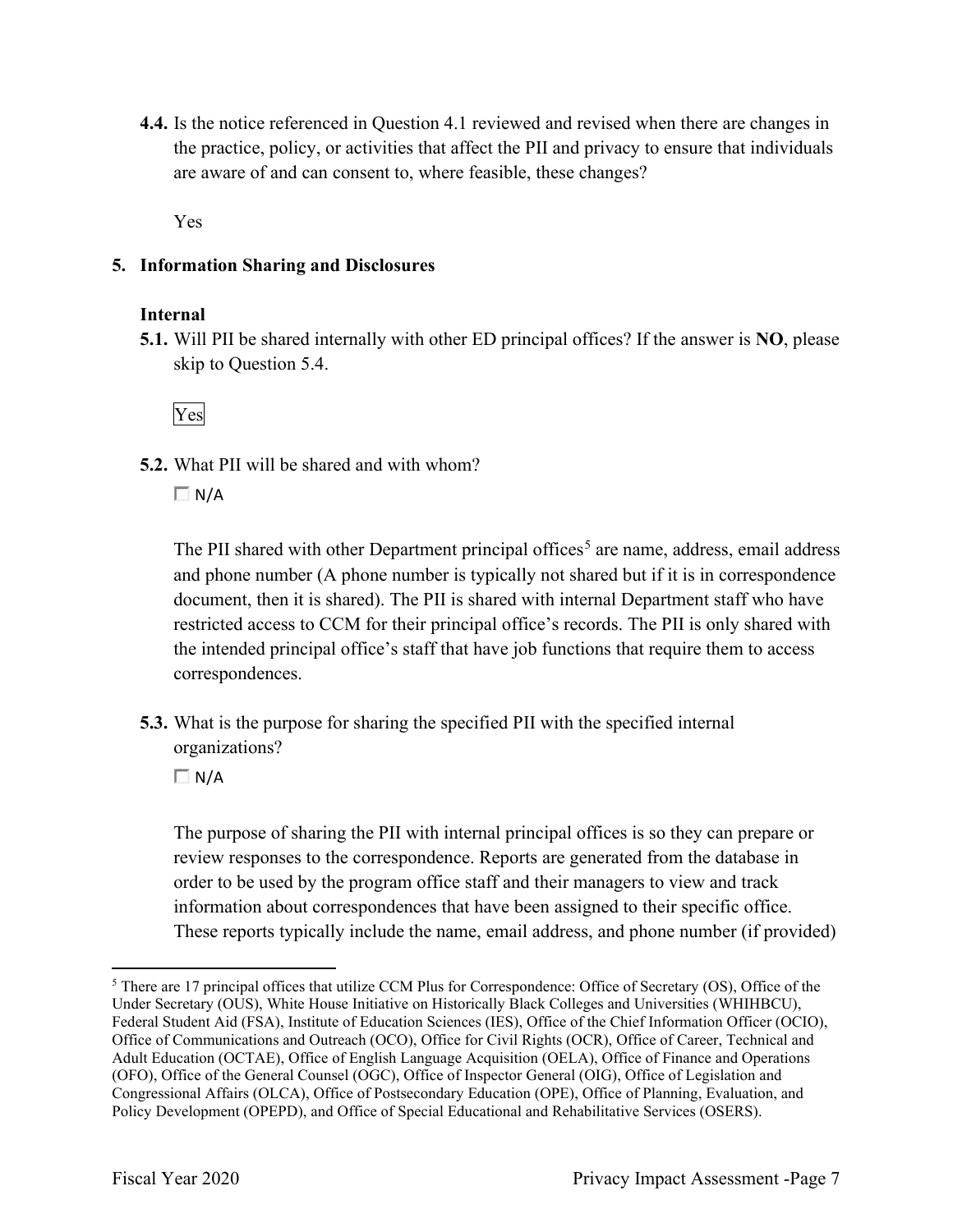information such as date of letter, due date for response, and current status of the of the sender and a summary of the purpose of the correspondence, as well as response.

#### **External**

**5.4.** Will the PII contained in the system be shared with external entities (e.g. another agency, school district, the public, etc.)? If the answer is **NO**, please skip to Question 6.1.

Yes

 **5.5.** What PII will be shared and with whom? List programmatic disclosures only.<sup>6</sup> **Note: If you are sharing Social Security Numbers externally, please specify to whom and for what purpose**.

 $\Box N/A$ 

Generally, this information will not be disclosed to any other entity. If any correspondence is received from an entity acting on behalf of an individual, consent to share is validated prior to any information being shared with the third party. In addition, the Department may disclose information contained in a record in this system of records under the applicable routine uses without the consent of the individual if the disclosure is compatible with the purposes for which the record was collected, i.e., tracking Department correspondence.

**5.6.** What is the purpose for sharing the PII with the specified external entities?  $\Box$  N/A

See Question 5.5.

**5.7.** Is the sharing with the external entities authorized?

 $\Box$  N/A Yes

**5.8.** Is the system able to provide and retain an account of any disclosures made and make it available upon request?

 $\Box$  N/A

<sup>6</sup> If this information is covered by Privacy Act System of Records Notice (SORN) please list only relevant programmatic disclosures listed under the Routine Uses section.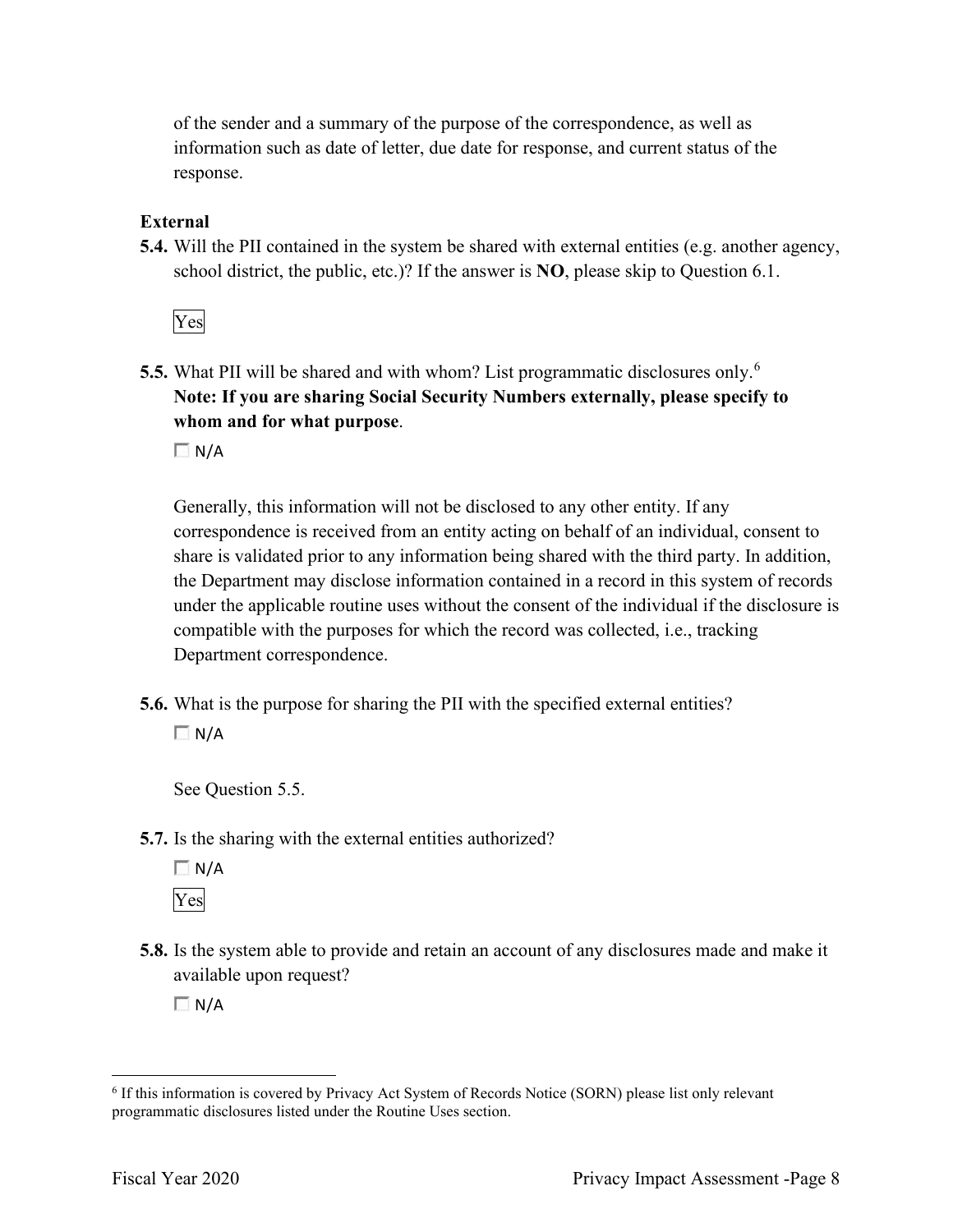The record of disclosure(s) is maintained within the correspondence record. The record details the individual or entity, the date in which a response was provided, and the data sent. A record of disclosure(s) can be made available upon request.

 **5.9.** How is the PII shared with the external entity (e.g., email, computer match, encrypted line, etc.)?

 $\Box$  N/A

Responses are provided typically through email. If an email is not provided, other methods (i.e., physical mail) are used to provide a response to the correspondence.

**5.10.** Is the sharing pursuant to a Computer Matching Agreement (CMA), Memorandum of Understanding (MOU), or other type of approved sharing agreement with another agency?

 $\Box N/A$ No

**5.11.** Does the project place limitation on re-disclosure?

 $\Box N/A$ No

#### **6. Redress**

**6.1.** What are the procedures that allow individuals to access their own information?

If an individual wishes to access the content of a record in this system of records, he or she should contact the system manager with necessary particulars such as name, the date of the subject documents, a reasonable description of the subject matter of the issue involved, and any other identifying information requested by the Department while processing the request needed to distinguish between individuals with the same name. The individual must meet the requirements in 34 CFR 5b.5, including proof of identity.

**6.2.** What procedures are in place to allow the subject individual to correct inaccurate or erroneous information?

If an individual wishes to contest the content of a record in this system of records, he or she should contact the system manager and reasonably identify the record and specify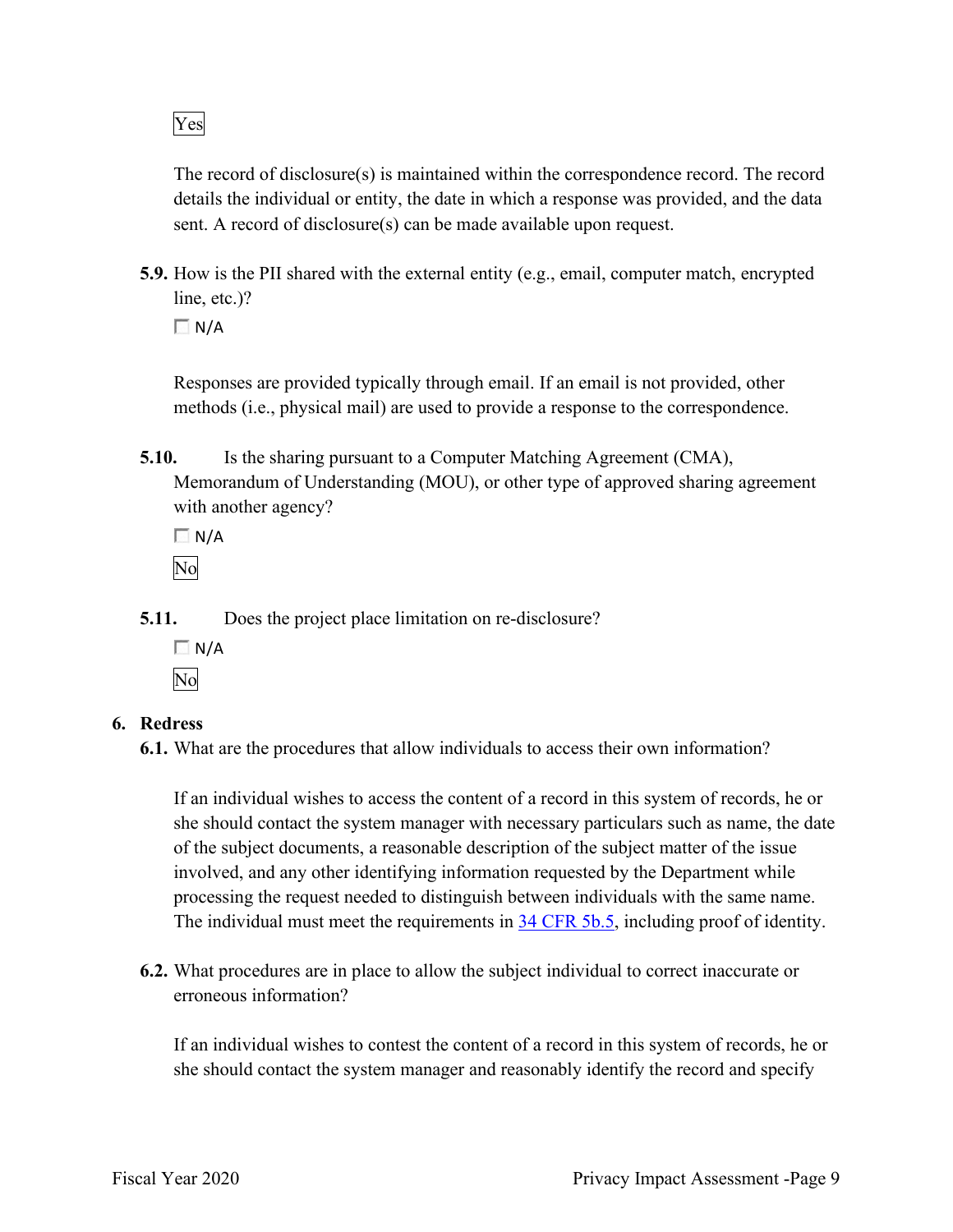the information to be contested. Requests to amend a record must meet the requirements of the regulations in 34 CFR 5b.7.

**6.3.** How does the project notify individuals about the procedures for correcting their information?

Individuals or entities are notified about the procedures for correcting their information on the published SORN.

#### *7.* **Safeguards**

#### *If you are unsure which safeguards will apply, please consult with your ISSO.*

 system and build privacy extensions to the extent feasible? **7.1.** Does the principal office work with their CSO/ISSO to build privacy & security into the

Yes

**7.2.** Is an Authorization to Operate (ATO) required?



**7.3.** Under NIST FIPS Pub. 199, what is the security categorization of the system: **Low, Moderate, or High?** 

 $\Box$  N/A Moderate

**7.4.** What administrative, technical, and physical safeguards are in place to protect the information?

 employees who separate from service cannot access the system because their PIV card CCM resides in the Department network and follows Department risk assessment policy and procedures. The following guidelines and procedures have been implemented for protecting system sensitive data and resources. The system has role-based access governed by the need-to-know principle; user must have a necessary need to access the system for their job functions. Access to the system is limited to a small number of users (approx. 150 users Department-wide) who manage correspondence inquiries for their program office. The system owner performs a quarterly review of user accounts to ensure the accounts are needed and accurate. The system is PIV-enabled which also ensures users are active and credentialed Department employees. Therefore, Department has been revoked, ensuring another layer of protection.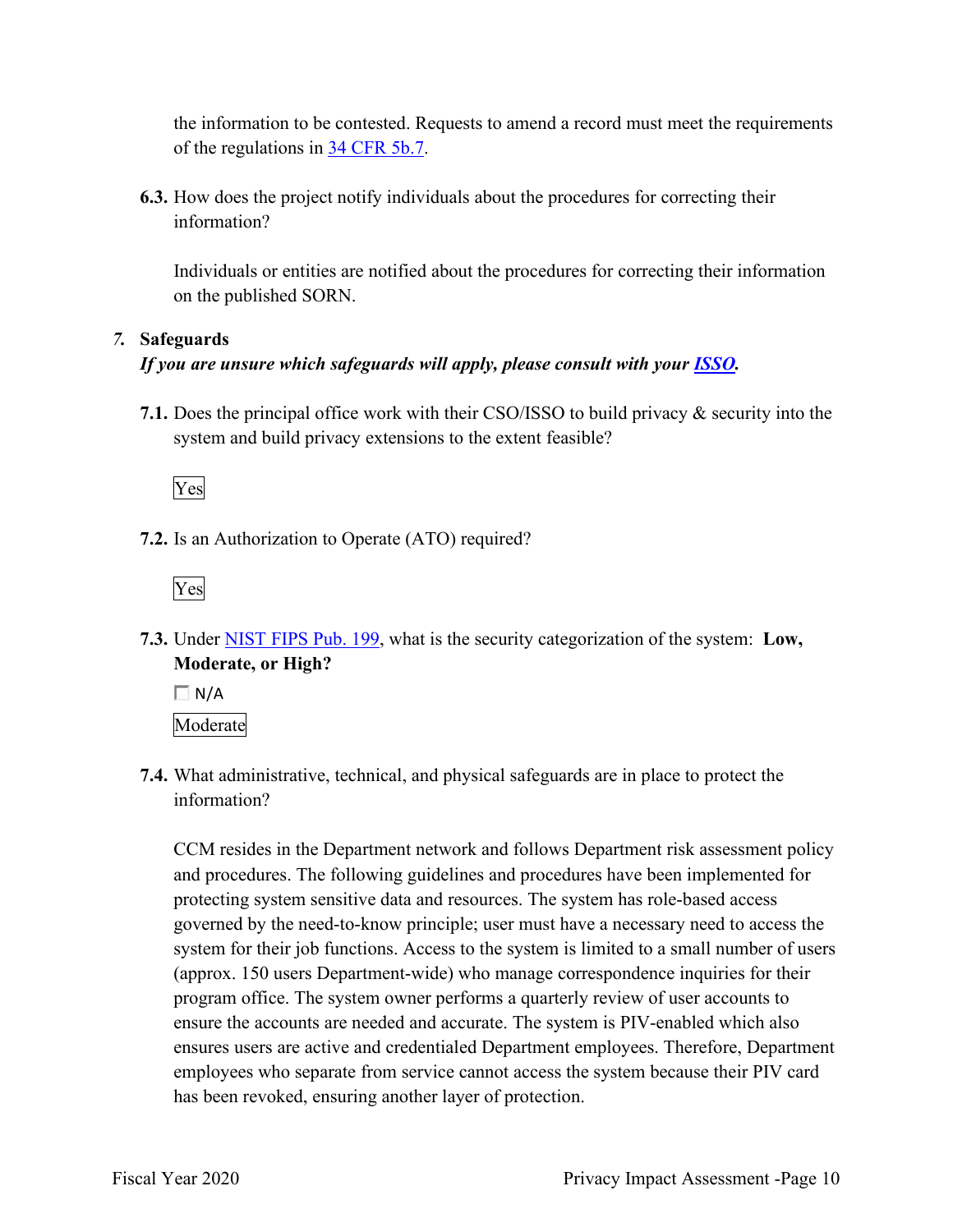All physical access to the system on site is controlled and monitored by security personnel who check each individual entering the building for his or her employee or visitor badge. During working hours, direct access to the file cabinets is limited to authorized staff. During non-working hours, the rooms in which the file cabinets are located are locked and only those individuals with access to those rooms can access the hard copies of records.

 **7.5.** Is the information in the system appropriately secured in accordance with the IT security requirements and procedures as required by Federal law and policy?

#### Yes

**7.6.** Has a risk assessment been conducted where appropriate security controls to protect against that risk have been identified and implemented?

#### Yes

 ensure the security controls continue to work properly at safeguarding the PII. **7.7.** Please describe any monitoring, testing or evaluation conducted on a regular basis to

The following tasks are performed to safeguard CCM information:

- Monthly vulnerability scans performed.
- Annual contingency plan test performed.
- Annual self-assessments conducted; and/or annual security assessments performed by the Department Security Authorization Team.
- Annual updates to system security documents.
- Annual mandatory cybersecurity and privacy training for employees and contractors.
- Employees and contractors who are provided access to the system have to sign a Rules of Behavior.

#### **8. Auditing and Accountability**

 **8.1.** How does the system owner assess and ensure that the PII is used in accordance with stated practices in this PIA?

The system owner ensures that the information is maintained and used in accordance with stated practices in this PIA. An annual security assessment is conducted. In addition, every three years all the security controls are assessed for the system to